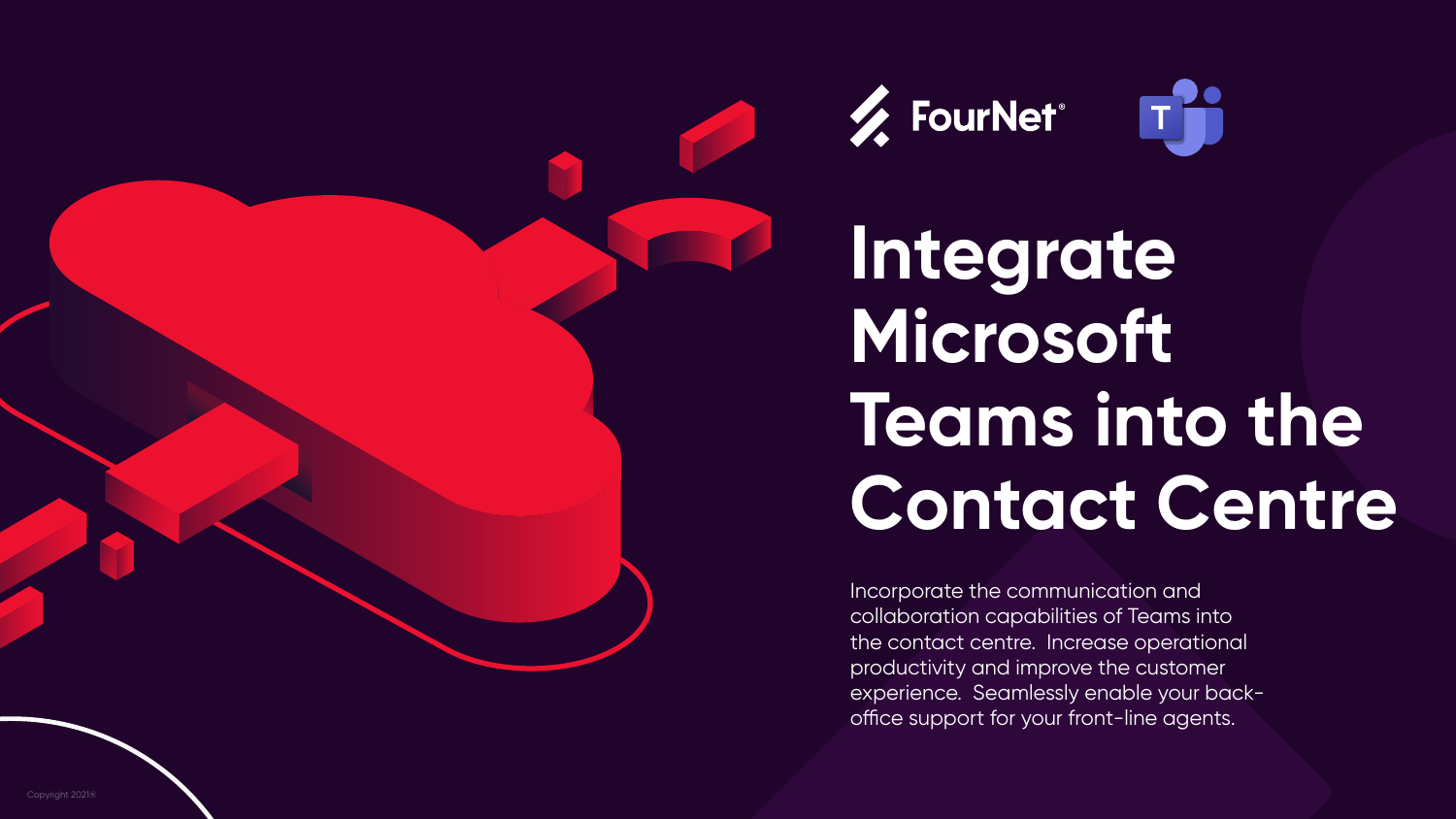**The impact of COVID-19 across the globe has exponentially increased the adoption of Microsoft Teams as a means for organisations to communicate and collaborate, especially while working remotely.**

FourNet takes Teams beyond internal employee collaboration by integrating Teams into the contact centre. Our multi-channel contact centre capabilities provide your customers access to your contact centre agents via their channel of choice; the Microsoft Teams shared workspace then enables your agent to effortlessly engage back-office experts to provide the best resolution available for each customer contact.

Our Team's contact centre integrations intelligently manage all contact interaction types – phone calls, voice messages, email, SMS, web chat, social media – in a single, fully integrated solution. For your customers it means quicker response times, and for your organisation the results are lower operational costs and exceptional efficiency gains.



#### **60 million Mobile daily users 500,000 300%**

The number of organisations using Teams increased from **50,000 in 2017** to **500,000 in 2020**

#### 个 n In

Weekly Microsoft Teams mobile users increased by more than **300%** from February 2020 to March 31st, 2020

Almost **60 million** daily active users are using Teams on mobile alone



MS Teams had **145 million** daily active users in April 2021, almost doubling in the past year from **75 million users** in April 2020

 $\blacksquare$ 



#### **145 million daily users**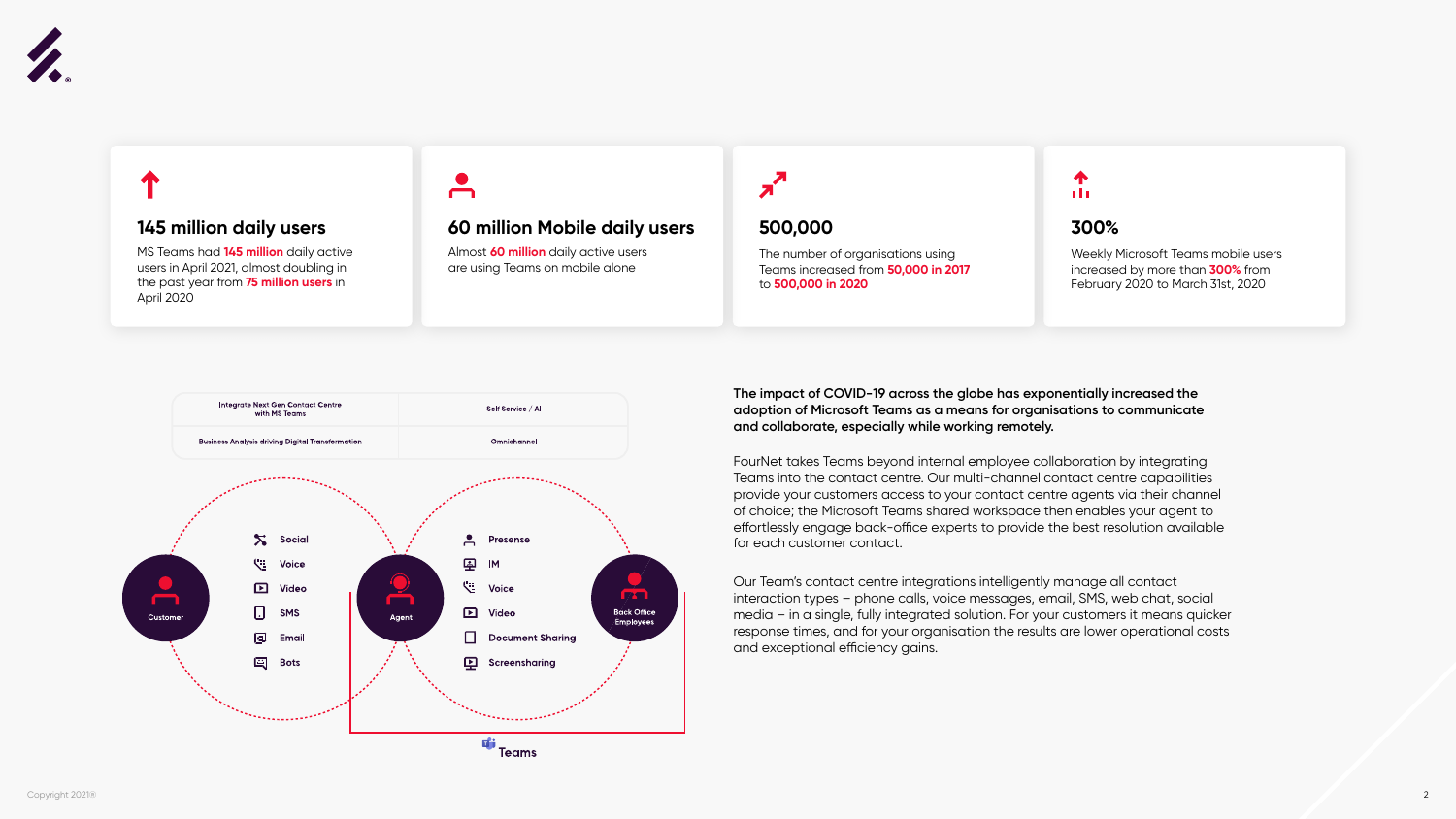

## **Key benefits of integrating Teams into the contact centre**

**Integrating Teams into the contact centre offers quantifiable improvements in operational efficiency and customer experience accessed via the simple, easy-to-use Teams interface.** 

Findings from Aberdeen's October 2019 Agent Productivity & Performance Management study shows that on average, agents spend 15% of their time seeking information to do their jobs. Teams directory and presence enables an agent to immediately identify and access a back-office Subject Matter Expert (SME) to help address the customer issue. The agent can easily bring the SME onto a customer call with one simple click; using screen sharing and screen control the SME can quickly resolve customer issues, thereby reducing call backs and increasing first-time resolution.

> 楼 **Quality**

#### **Simple user experience**

Grant visibility and ease of collaboration for agents, supervisors and back-office resources via user-profiles embedded into Teams. Managers can easily view queues and available agents; track service levels, average handle time and get KPI alerts. Supervisors can track and monitor performance. Agents can easily see queued calls and monitor their own performance. Available via any device: PC, mobile or tablet.

#### **Monitor and Improve Performance**





## **Integration**

## **Call Categorization and Wrap-ups**

## **Management and Compliance**

## $\boldsymbol{\beta}$

#### **Skills based Routing**

#### **Agent State**

## **Graphical Reporting**

### **Directory Searching and Presence**

### **Customer self service**

### **Real-time Dashboards**

Screen pops & caller identification: full CRM integration delivers improved context and history for every interaction

 $\mathbf{r}$ 

Agents can easily categorise calls and provide wrap-up information in the simple

#### $\mathcal{R}$

Teams interface

Speech and interaction recording with full suite of quality management tools

Intelligent routing delivers prioritised, queued interactions to the right agent every time

#### $\bigodot$

Agents are empowered to manage their own availability, easily visible to everyone via Teams

#### $\bullet$

Out-of-box and custom reporting to track performance and KPIs

#### <u>the </u>

Instantly identify and connect with available subject matter expert

### $\bigoplus$

Purpose-built IVR, mobile navigator tools, and full Knowledge Management suite to quickly deploy self-service applications

Personal and centre-wide dashboards empower agents and supervisors

Visit our FourNet Microsoft Teams page to find out more <https://fournet.co.uk/solutions-and-services/microsoft-teams>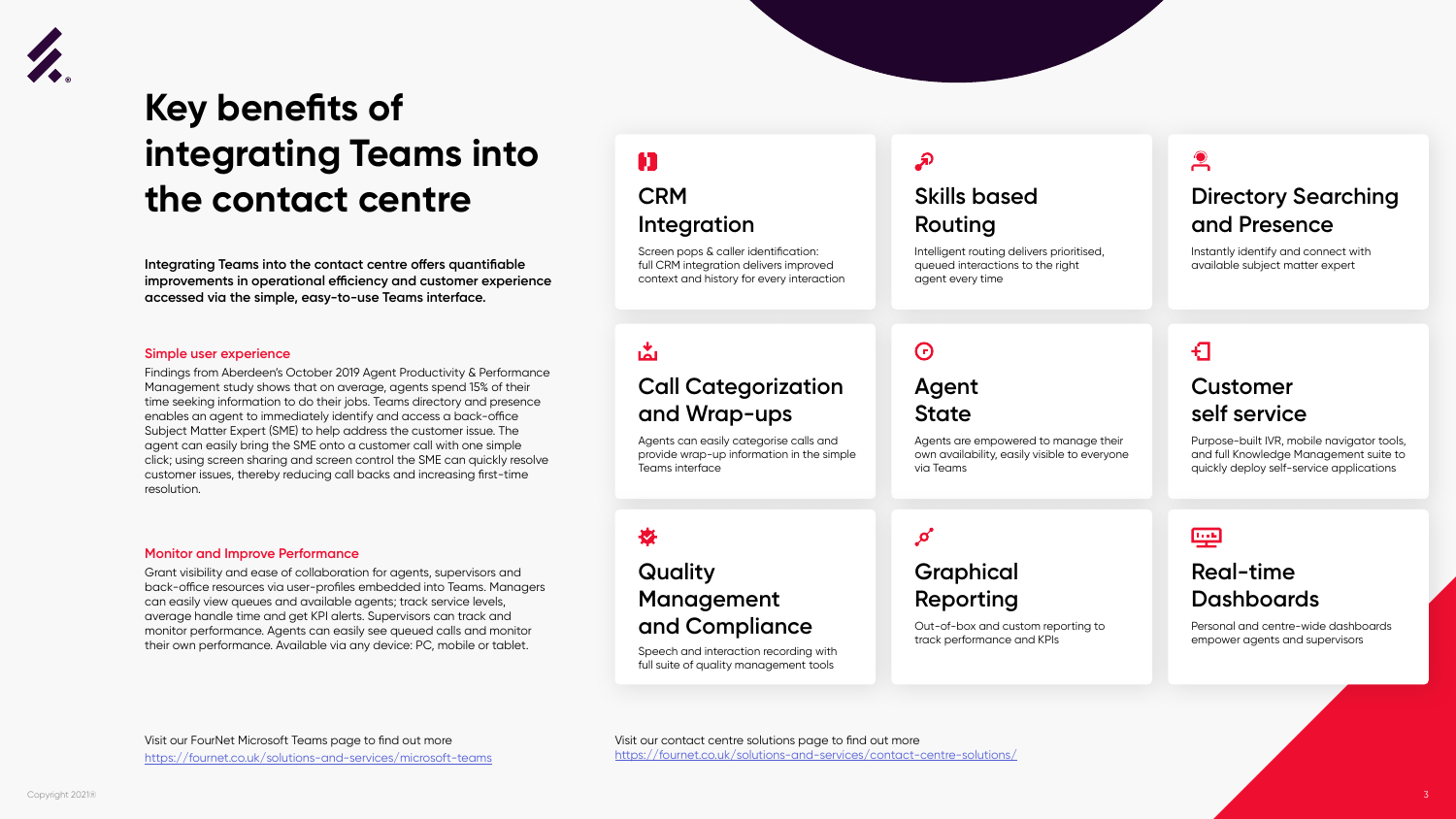



# **Results and ROI**

**FourNet work with each of our customers to help them build their own business case to identify the return on investment of integrating Unified Communications into the contact centre.**

Research by Aberdeen which compared the performance improvements observed by contact centres that empower their agents with UC capabilities to those that don't, shows that streamlining communication and collaboration for agents is vital to empower them to help delight clients.

#### **Benefits of Incorporating UC capabilities within the contact centre:**

- **• 50% greater** annual increase in agent productivity **(10.8% vs. 7.2%)**\*\*
- **•** Decrease (improve) average handle times by **2.9 times** more year-over year **(7.9% vs.2.7%)**\*\*
- **• 80% greater** annual decrease (improvement) in number of customer complaints **(9.7% vs. 5.4%)**\*\*

\*Forrester: The Total Economic Impact of Microsoft Teams, April 2019 \*\* Aberdeen Research: The ROI of Integrating United Communications and Contact Centre, Jan 2020; stats compare contact centre performance of those who have integrated UC into the contact centre

#### **Benefits of MS Teams:**

- **•** Time savings of between **1.1 8 hours** saved per user per week**\***
- **•** Payback < **6 months\***

#### **Improve customer experience and drive CSAT**

### **Improve collaboration and enable innovation**

#### **Increase productivity and operational efficiency**

#### **Direct cost savings**

Customer experience (CX) has become a strategic differentiator and creating happy customers and retaining them is a top priority. A contact centre is often the first touch-point customers have with your organisation, so making it easy for agents to find and access information across the business and collaborate with peers within the contact centre and beyond is of utmost importance to successfully address client needs. If employees address customer needs, the

CX improves.

Share customer insight and analyst research that helps forecast the benefits of improved collaboration within and outside the organisation to drive innovation. The ease of co-authoring, version control, searching and accessing the right documents and setting up formal or informal collaboration calls with colleagues and external collaborators.

Forecast and model the economic impact of increased first-time resolution, decreased customer complaints, improvements in average handle time and overall impact of increase in agent productivity; combined with how increased customer satisfaction increases retention and customer lifetime value.

Identify all costs that go into supporting the existing communications infrastructure and highlight software, hardware and support cost savings across expenditure on conferencing; mobile, fixed line and NGN minutes; network infrastructure and onpremise telephony and support. Beyond this there are reductions in expenditure on business travel and overnight trips that directly impact the bottom line.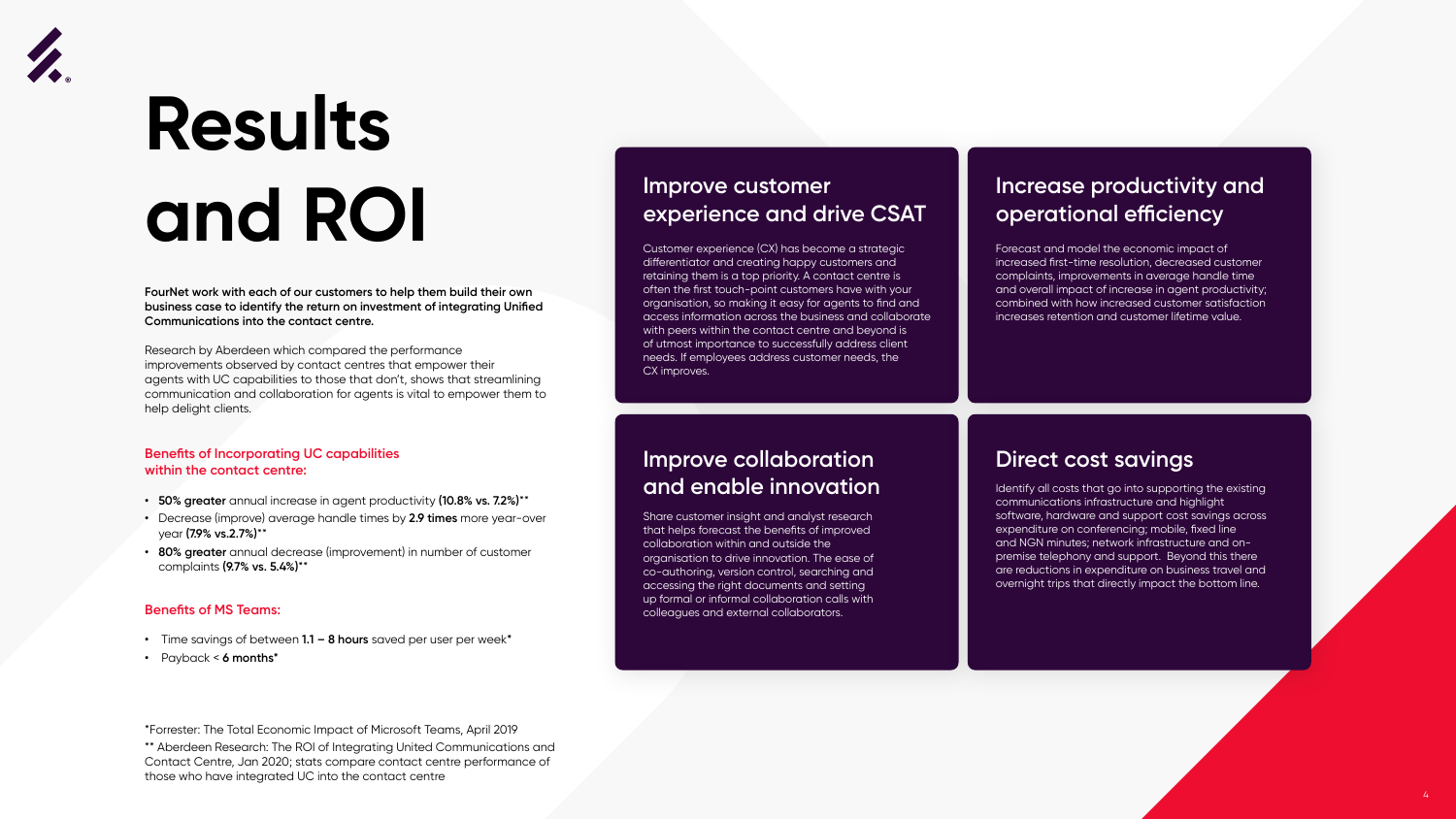#### **Legend: FourNet & Customer Responsibilities**







#### **FourNet also deliver bespoke Contact Centre integration solutions such as:**

**Sprint 3 - £ to be scoped**

- **Multimedia Contact Centre (Email, Webchat, SMS)**
- **• Social Media Integration (Facebook Messenger, WhatsApp, Twitter)**
- **CRM and Third-Party Application integrations**
- **Workforce Optimisation (Screen Recording, Scorecarding, Vocal Coach, Surveys)**
- **Speech Analytics (soft evaluators, phrase recognition)**
- **Services powered by Artificial Intelligence (Chatbot, automation, FAQ, self service)**
- **Large Scale migrations of legacy PBX estates over multiple locations**
- **Advanced configuration of MS Teams tenants to enhance basic Direct Routing**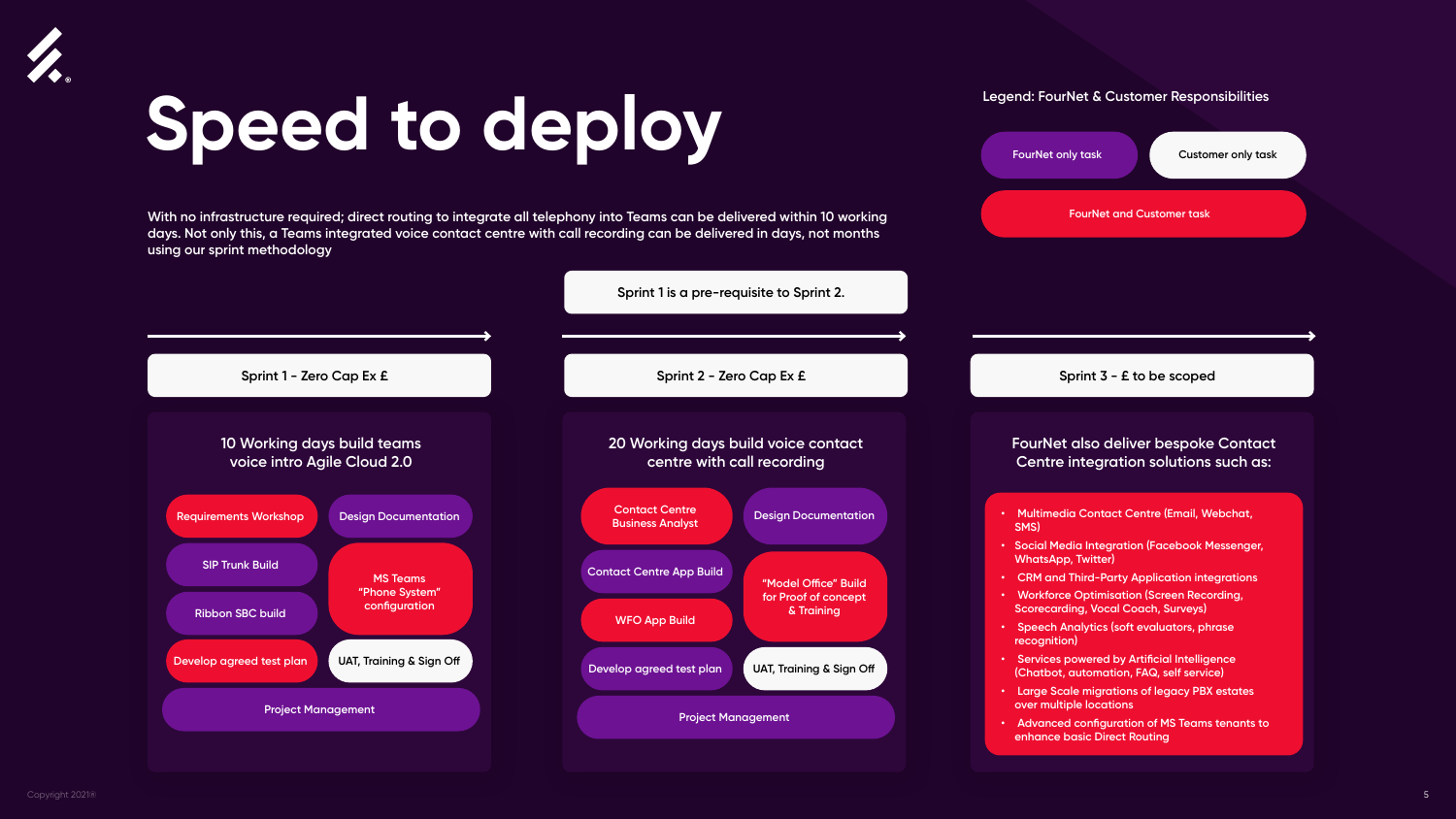



# **Best in breed technology partners**



FourNet's customers include some of the most secure, critical and commercially driven organisations in the UK. Our expertise lies in transitioning and integrating complex, legacy systems to deliver the latest communication, collaboration, and contact centre capabilities that enable our customers to deliver their customer experience and digital transformation goals.

We have trusted, long-term business partnerships with many of the global market-leading technology vendors. We work with best-of-breed technology partners to create award winning solutions and our MS Teams solutions are based on our partnerships with world leading communication and contact centre software vendors.

## **NICE - inContact**



FourNet are an Avaya Diamond Cloud Integrator and have won multiple Avaya awards during our 15-year partnership including the International Cloud Partner of the Year for the last two years running. Our Avaya Teams integrations work for on-premise Avaya solutions enabling organisations to bring the best of Microsoft Teams to Avaya's world class communication and contact centre infrastructure.

[Learn more](https://fournet.co.uk/partnership/avaya/)

FourNet have partnered with Enghouse for over 10 years and are an Enghouse Gold Partner and Contact Centre Specialist. Enghouse Interactive is a global provider of customer interaction management solutions. As a Microsoft Gold Certified Partner, Enghouse has worked with Microsoft for more than 12 years and have deployed leading-edge contact centres in a Microsoft environment for more than 600 customers. Enghouse participates in the Microsoft Teams Connected Contact Centre certification program and offers cloud and on-premise contact centre options for Microsoft Teams.



FourNet are one of only two NICE inContact UK partners. Recognized as a market leader by Gartner, Forrester, Ventana, Ovum, Frost and DMG, NICE inContact supports over 430,000 contact centre agents in enterprise, midmarket, government organizations and business process outsourcers (BPOs) across the world. NICE are a Microsoft One Commercial Partner (OCP) and members of the IP Co-Sell Program.

[Learn more](https://fournet.co.uk/partnership/nice-incontact/)

[Learn more](https://fournet.co.uk/partnership/enghouse/)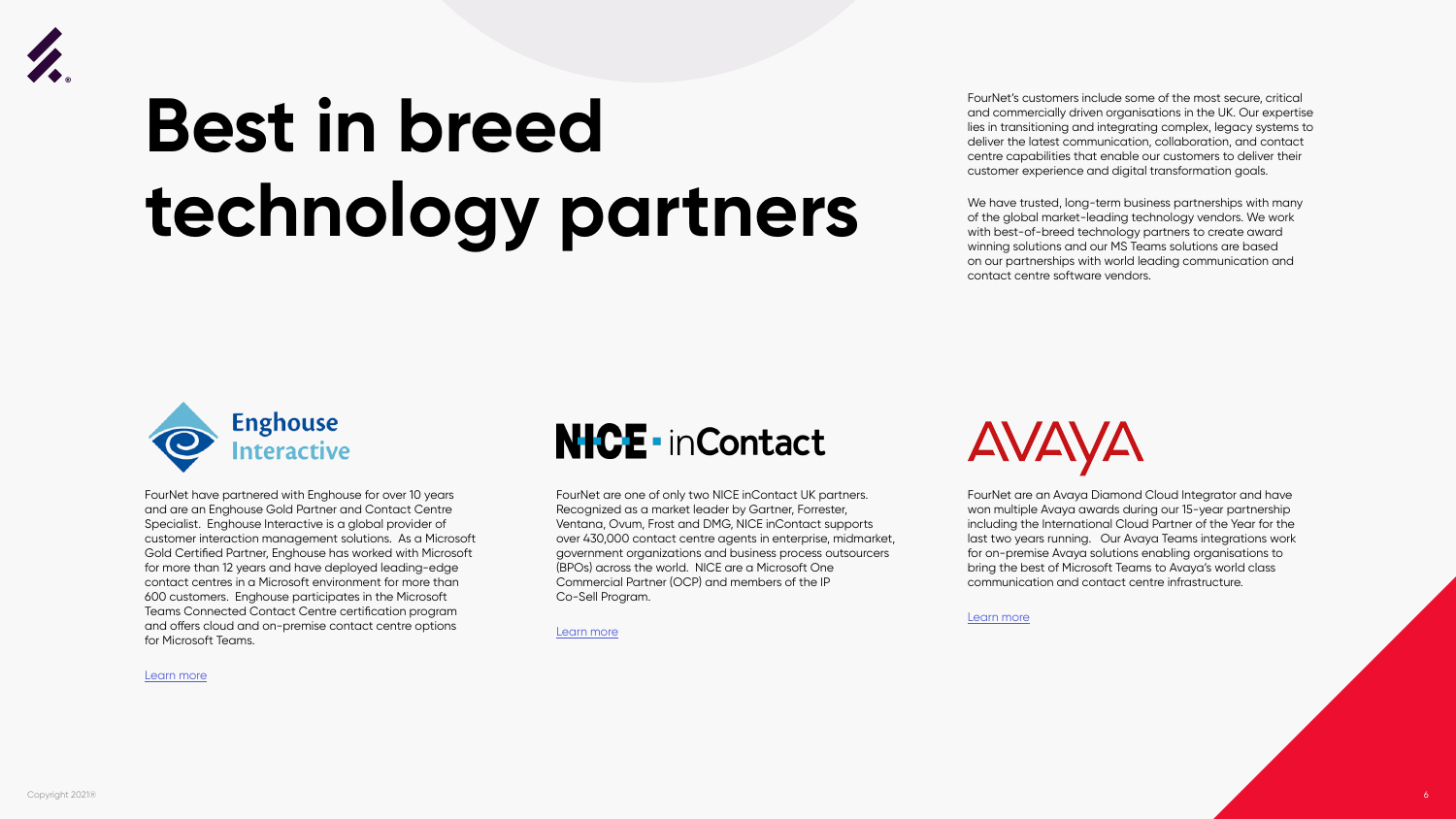

# **Additional MS Teams solutions from FourNet**

### **Microsoft Teams Direct Routing**

Whilst MS Teams has enabled better communication and collaboration internally within an organisation, connecting with people and making calls outside of the organisation in the same way hasn't been possible. Now with Teams Direct Routing from FourNet you can enable full voice capability natively into MS Teams, as an alternative to Microsoft Business Voice calling plans and without the need for onpremise hardware.

## **MS Teams Analytics measure productivity in the 'new normal'**

All the activity on MS Teams is generating huge amounts of data. Reveal patterns in technology use, measure productivity and engagement, and help teams work more effectively with the Microsoft Teams analytics module. Monitor every interaction on MS Teams, across voice and video calling, instant messaging and multiple other apps to provide insights on:

- Which teams, where, are using MS Teams
- What devices they're using it on
- How long conversations and collaborations last
- Peaks and troughs in usage throughout a week or day
- Whether interactions are internal or external

#### **Combine virtual and face to face meetings with a Teams Meeting Room**

While most people have been working remotely, MS Teams collaboration calls have worked well, however when some attendees are together in a meeting room, the audio and video quality can be compromised.

Teams Meeting Rooms offer a new way to have collaborative experiences no matter where you are working. With Teams Meeting Rooms you can combine virtual and face to face meetings to create a rich, collaborative experience for everyone.

#### **Meet compliance and training needs with our Teams Call Recording solution**

Call recording can still be achieved within a Microsoft Teams environment, to help meet compliance, verification and training needs, with the help of the CARiNA Teams Call Recording Solution. CARiNA Teams recording offers the ability to record all participant calls, with the peace of mind, that only authorised users can playback and listen to the recorded calls, based on their user access levels and hierarchical status.



Visit our FourNet Microsoft Teams page to find out more <https://fournet.co.uk/solutions-and-services/microsoft-teams>